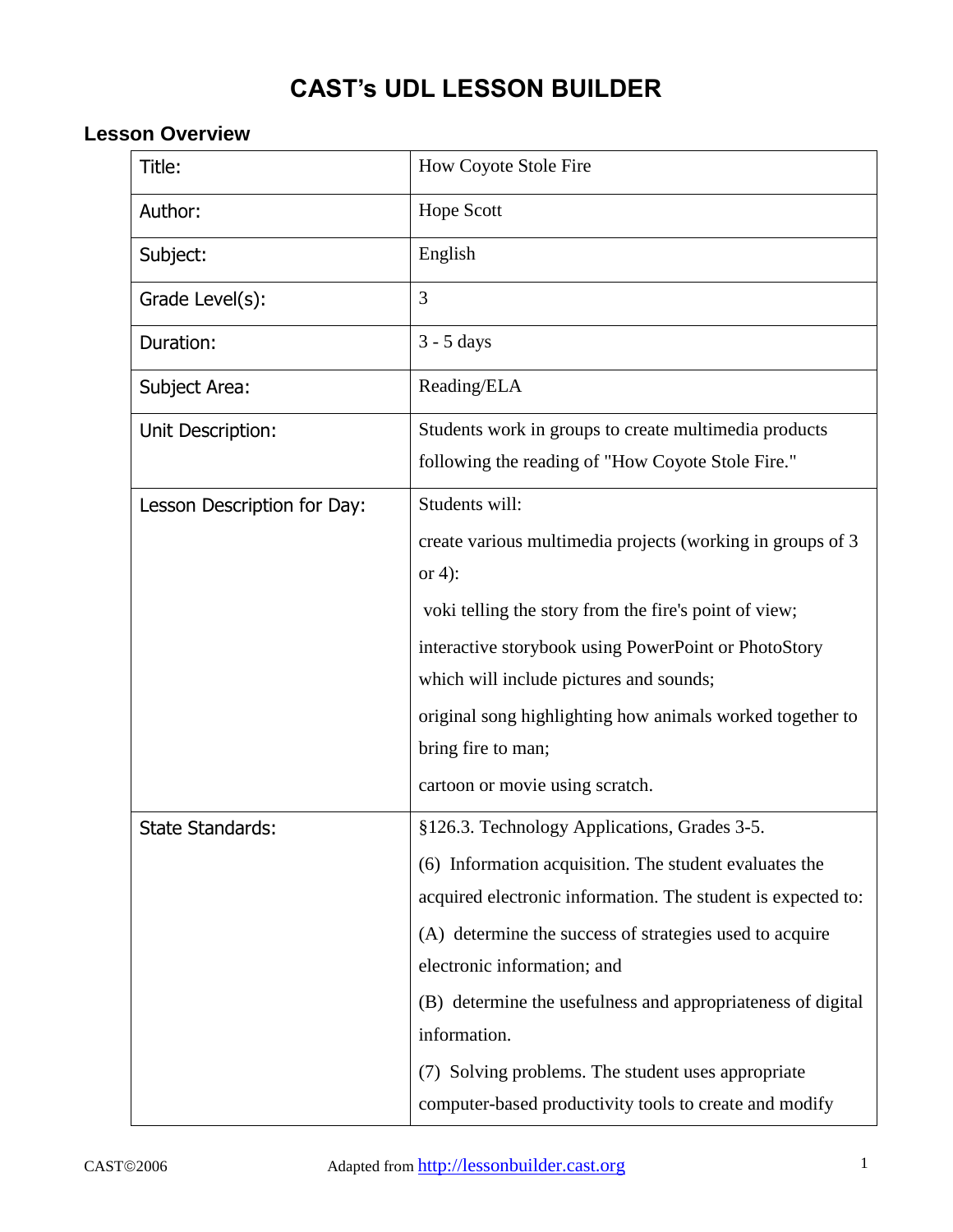| solutions to problems. The student is expected to:           |
|--------------------------------------------------------------|
| (A) use software programs with audio, video, and graphics    |
| to enhance learning experiences; and                         |
| (B) use appropriate software, including the use of word      |
| processing and multimedia, to express ideas and solve        |
| problems.                                                    |
| (8) Solving problems. The student uses research skills and   |
| electronic communication, with appropriate supervision, to   |
| create new knowledge. The student is expected to:            |
| (A) use communication tools to participate in group          |
| projects; and                                                |
| (B) use electronic tools and research skills to build a      |
| knowledge base regarding a topic, task, or assignment.       |
| (9) Solving problems. The student uses technology            |
| applications to facilitate evaluation of work, both process  |
| and product. The student is expected to:                     |
| (A) use software features, such as on-line help, to evaluate |
| work progress; and                                           |
| (B) use software features, such as slide show previews, to   |
| evaluate final product.                                      |
| (10) Communication. The student formats digital              |
| information for appropriate and effective communication.     |
| The student is expected to:                                  |
| (A) use font attributes, color, white space, and graphics to |
| ensure that products are appropriate for the defined         |
| audience; and                                                |
| (B) use font attributes, color, white space, and graphics to |
| ensure that products are appropriate for the communication   |
| media including multimedia screen displays and printed       |
| materials.                                                   |
| (11) Communication. The student delivers the product         |
| electronically in a variety of media, with appropriate       |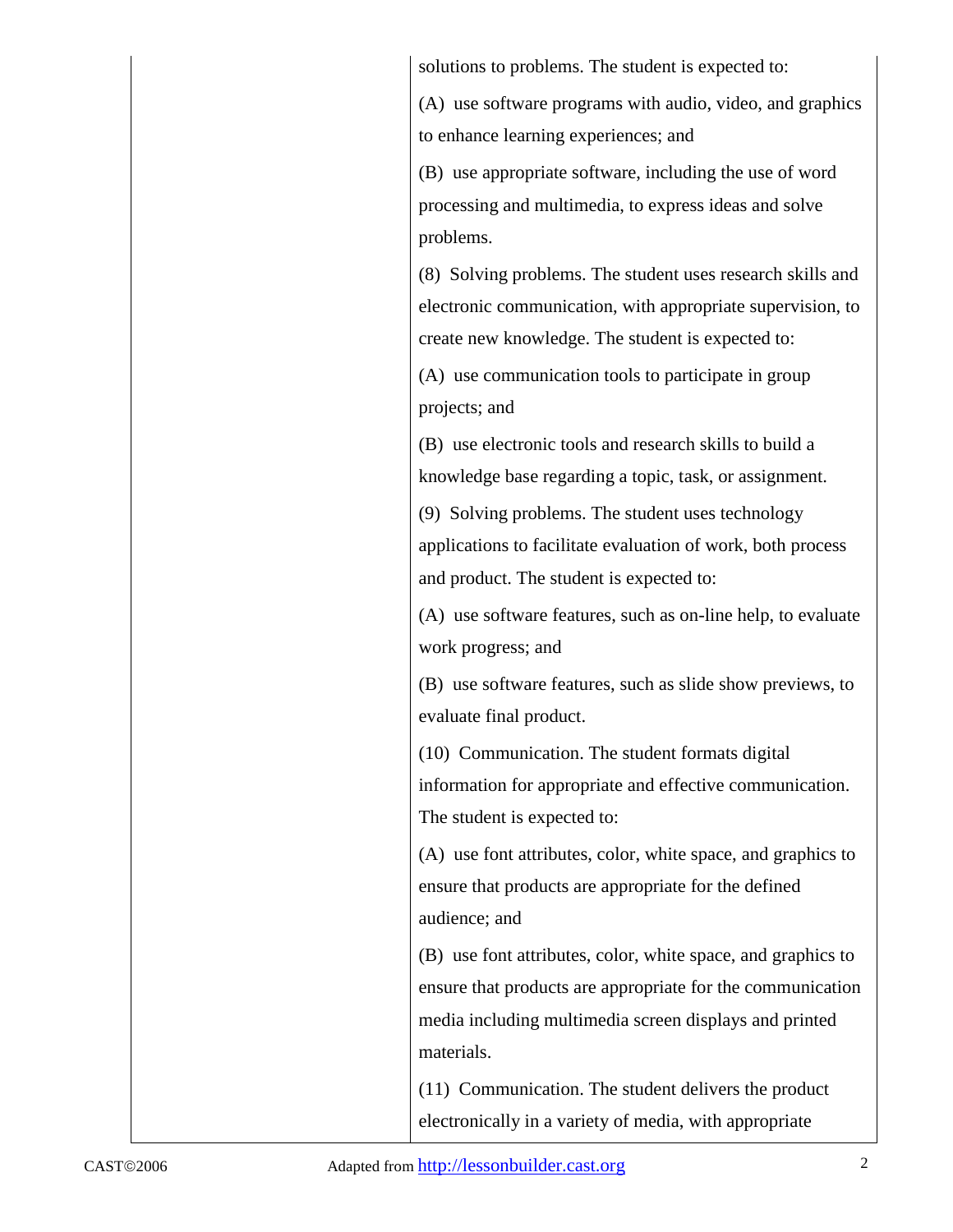| supervision. The student is expected to:                     |
|--------------------------------------------------------------|
| (A) publish information in a variety of media including,     |
| but not limited to, printed copy or monitor display; and     |
| (B) publish information in a variety of media including, but |
| not limited to, stored files or video.                       |
| (12) Communication. The student uses technology              |
| applications to facilitate evaluation of communication, both |
| process and product. The student is expected to:             |
| (A) select representative products to be collected and       |
| stored in an electronic evaluation tool; and                 |
| (B) evaluate the product for relevance to the assignment or  |
| task.                                                        |
|                                                              |

# **Goals**

| Unit Goals:   | Students will create various multimedia projects to help<br>understand the folk-tale "How Coyote Stole Fire."                                                                                                                                                                                                                                                                                                                                                                 |
|---------------|-------------------------------------------------------------------------------------------------------------------------------------------------------------------------------------------------------------------------------------------------------------------------------------------------------------------------------------------------------------------------------------------------------------------------------------------------------------------------------|
| Lesson Goals: | Students will learn to use various multimedia programs:<br>Voki - create an avatar to represent the Fire Beings.<br>٠<br>Tell story from their point of view.<br>Powerpoint or Photostory- create a slideshow to re-tell<br>٠<br>the story. Add sounds and animation to slideshow.<br>Audacity - create an original song highlighting how the<br>٠<br>Coyote, Chipmunk, and Robin worked together to bring<br>fire to Human.<br>Scratch - create a cartoon of the story.<br>٠ |

# **Methods**

| <b>Anticipatory Set:</b> | Students will: consider the following questions: |
|--------------------------|--------------------------------------------------|
|                          | What do you know about coyotes?                  |
|                          | Are coyotes friend or foe to humans?             |
|                          | When is fire safe?                               |
|                          | Do coyotes eat chipmunks and robins?             |
|                          | How can these animals work together?             |